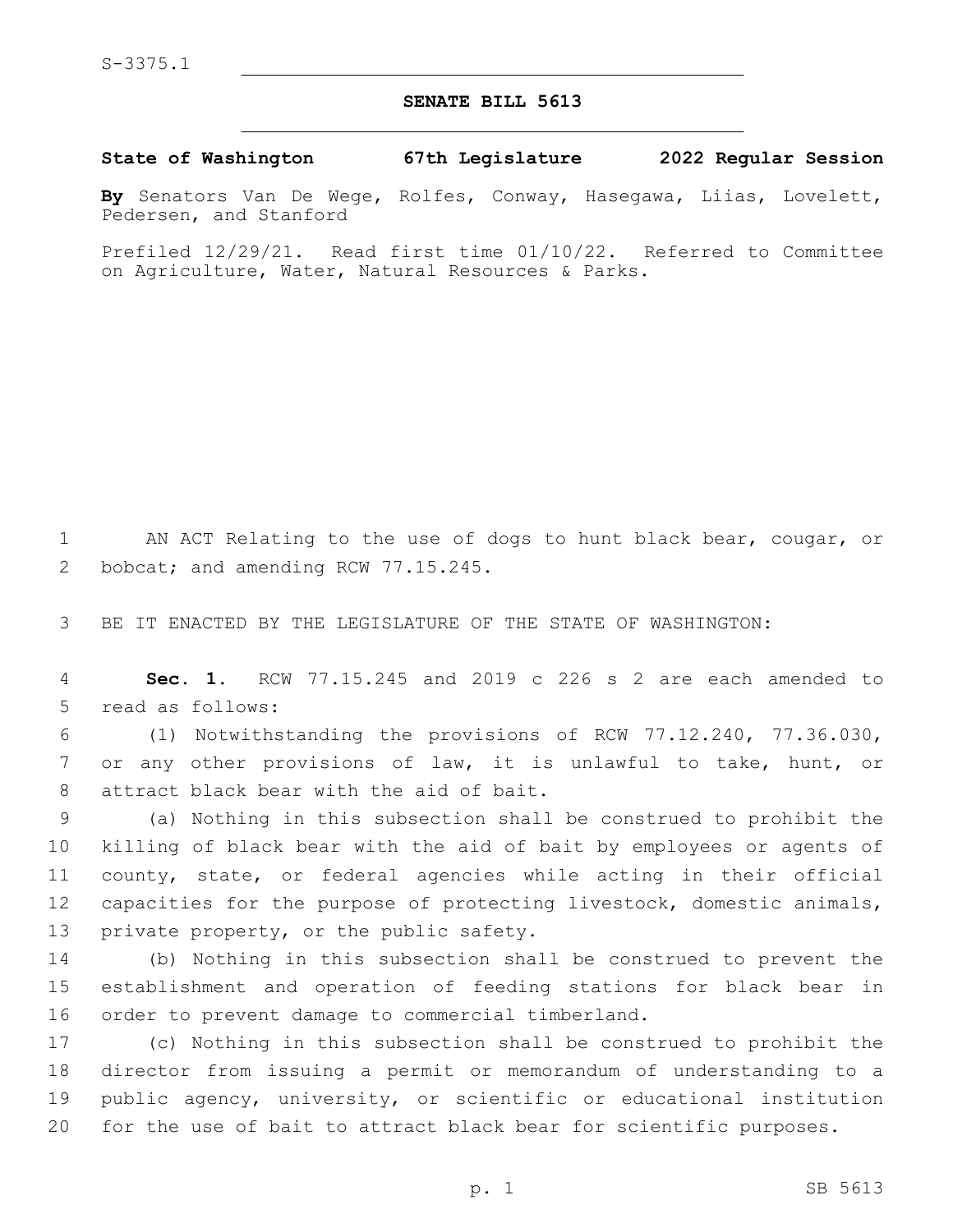(d) As used in this subsection, "bait" means a substance placed, exposed, deposited, distributed, scattered, or otherwise used for the purpose of attracting black bears to an area where one or more 4 persons hunt or intend to hunt them.

 (2) Notwithstanding RCW 77.12.240, 77.36.030, or any other provisions of law, it is unlawful to hunt or pursue black bear, 7 cougar, or bobcat with the aid of a dog or dogs.

 (a) Nothing in this subsection shall be construed to prohibit the hunting of black bear, cougar, or bobcat with the aid of a dog or 10 dogs by employees or agents of  $((\text{county}_t))$  state $((\tau))$  or federal agencies while acting in their official capacities for the purpose of protecting livestock, domestic animals, private property, or the public safety. A dog or dogs may be used by the owner or tenant of real property consistent with a permit issued and conditioned by the 15 director.

 (b) Nothing in this subsection shall be construed to prohibit the director from issuing a permit or memorandum of understanding to a public agency, university, or scientific or educational institution for the use of a dog or dogs for the pursuit, capture and relocation, of black bear, cougar, or bobcat for scientific purposes.

 (c) Nothing in this subsection shall be construed to prohibit the director from issuing a permit or memorandum of understanding to a public agency, university, or scientific or educational institution for the use of a dog or dogs for the killing of black bear, cougar, or bobcat, for the protection of a state and/or federally listed 26 threatened or endangered species.

 (d) Nothing in this subsection may be construed to prohibit nonlethal pursuit training of dogs by persons selected through the process established in RCW 77.12.077 for future use for the purpose of protecting livestock, domestic animals, private property, or the 31 public safety.

 (3) Notwithstanding subsection (2) of this section, the commission may authorize the use of dogs only in selected areas within a game management unit to address a public safety need presented by one or more cougar. This authority may only be exercised after the commission has determined that no other practical alternative to the use of dogs exists, and after the commission has adopted rules describing the conditions in which dogs may be used. Conditions that may warrant the use of dogs within a game management unit include, but are not limited to, confirmed cougar/human safety

p. 2 SB 5613